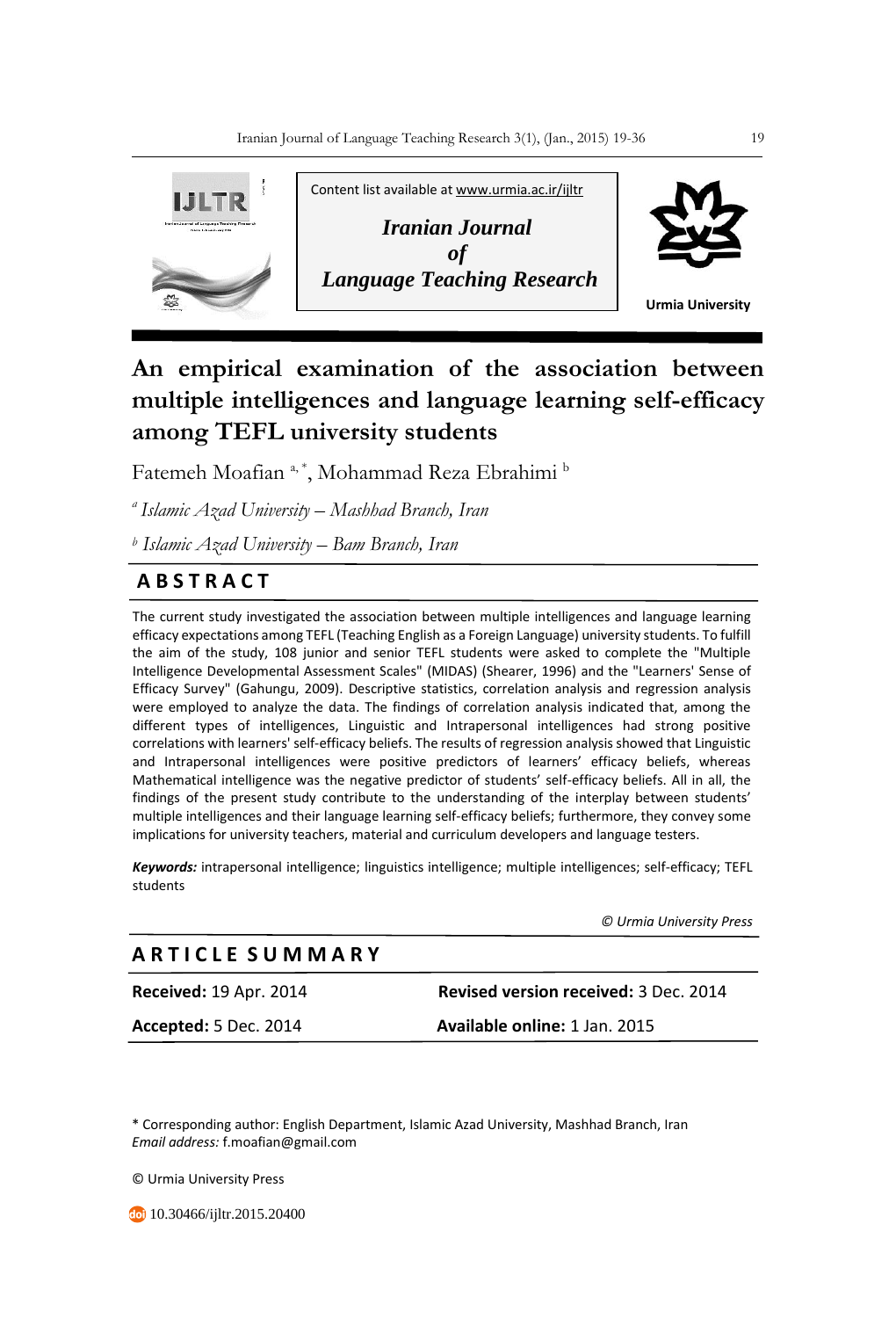# **Introduction**

Human intelligence, according to Gardner, has multiple dimensions that should be acknowledged and developed in education. He argues that traditional intelligence or IQ tests such as the Stanford-Binet test measure language and logic; however, there are other equally important types of intelligence including interpersonal intelligence, intrapersonal intelligence, kinesthetic intelligence and so on (Richards & Rodgers, 2001). Gardner (1993) believes that intelligences are biopsychological potentials that we use to process information. They are activated in a cultural setting to solve problems or create products which are valuable in a particular culture. What activates a specific type of intelligence are the value system of a particular culture, available opportunities in that culture and the decisions that individuals, their families, school masters and others make.

Schools attempt to enhance the sense of accomplishment among students. The recognition of different abilities and talents in students is not a very far-fetched task by applying Gardner's theory of multiple intelligences (MI). His theory explains that not all students may be talented verbally or mathematically; however, they might be gifted in other dimensions such as spatial relations or music. If learning is approached and assessed in this way, more students will successfully take part in classroom learning (Brualdi, 1996).

Christinson and Kennedy (1999) believe that using MI theory in teachers' curriculum development brings about a better recognition of students' strengths. Teachers believe that MI enhances classroom practices as well as improves the discourse at school since via applying MI theory teachers concentrate more on a broader array of student abilities and strengths. It also helps teachers to comprehensively describe students to themselves, to their parents and to others; accordingly, a number of schools are modifying their report cards to reflect the enhanced views of their students (MacLeod, 2002). What it entails is that students get more involved in the process of learning since they use the types of learning that correspond to their intelligence strength (Christison & Kennedy, 1999).

Besides the above-mentioned theoretical contentions, there are many conducted studies that advocate the decisive role of applying MI theory in effective teaching and learning in different educational areas and majors including language learning and teaching. For instance, Diaz and Heining-Boynton (1995) used students' MI to teach them culture in second language classrooms. They found that judicious application of students' MI in a multicultural setting assisted them in learning more about their own culture and the target culture. Haley (2001) applied MI theory to construct teaching practices and instructional strategies. Final results divulged that teachers who applied MI strategies experienced a change in their career, approached more student-centered classrooms and were more vigorous and enthusiastic about their teaching and interacting with their students. Al-Balhan (2006), in a study on middle-school Kuwaiti children, assessed the effectiveness of learners' MI styles in predicting their improved reading skills via academic performance. He came to the conclusion that the participants of the experimental group for whom MI-based teaching was applied outperformed the control group who were taught traditionally. To recapitulate, what has emerged from these conducted studies and other similar research (e.g., Anderson, 1998; Palmberg, 2002; Saeidi, 2003; Wilen & Anders, 2005) is the fact that employing MI theory is of great help in providing creativity and productivity in instructional settings through which students' achievement and progress, to a great extent, is guaranteed. The experience of success, in turn, brings about other positive consequences for learners among which is the increase in self-efficacy beliefs in language learning and use since, according to social-cognitive theory, the most important source of efficacy beliefs is the experience of success (Caprara, Barbaranelli, Steca & Malone, 2006). Hence, it appears that there may be a positive relationship between MI and efficacy beliefs among EFL learners. According to the mentioned logical reasoning and the importance of both MI and self-efficacy beliefs in language learning (Rabbani, 2006; Wong, 2005),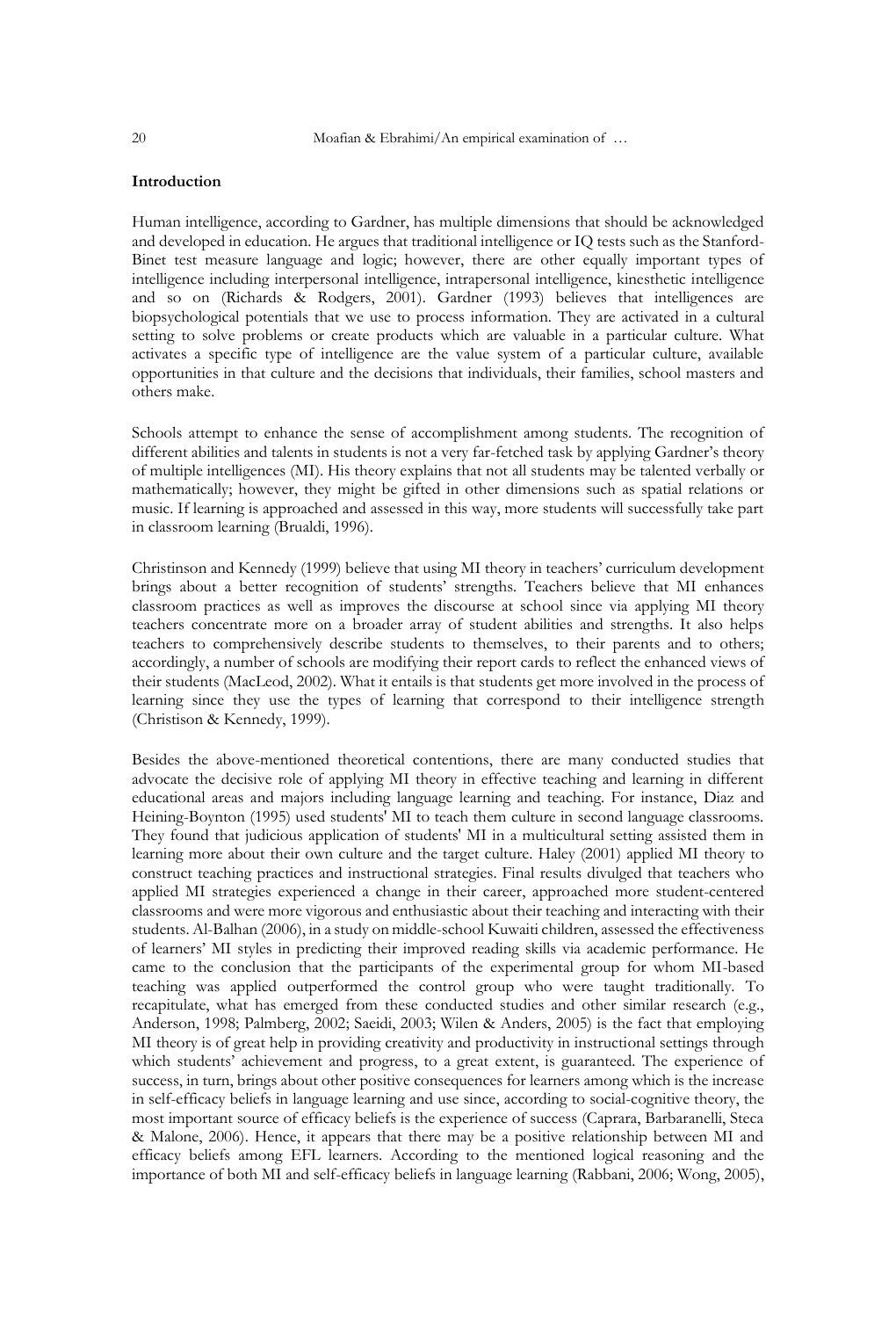this study was an attempt to investigate the association between the two variables directly and to shed more light on the relationship between the two constructs among EFL learners.

## **Review of the Related Literature**

# *MI theory*

Gardner adduced a theory of MI since he believed that the current psychometric tests examined the linguistic, logical and some aspects of spatial intelligences while there are other intellectual abilities such as musical talent, social awareness and athleticism which were ignored by those tests (Neisser et al., 1996).

Gardner's theory of MI claims that people possess at least eight different types of intelligences, to a greater or lesser extent which are as follows (Christison, 1998): *1) Linguistic Intelligence:* It is the ability to use language effectively. Linguistically intelligent people are capable of making the best use of language, oral or written, in different settings. They are good at persuading other people to do something. 2) *Logical-Mathematical Intelligence:* Logically-mathematically intelligent people are good at reasoning and using numbers. Such people can categorize, classify, infer, generalize and calculate pretty well. *3) Spatial Intelligence:* Those possessing this intelligence are sensitive to form, space, color, line and shape. These people are good at visualizing images. *4) Bodily-Kinesthetic Intelligence:* People having bodily-kinesthetic intelligence generally use their body to express ideas and convey feelings. This kind of intelligence also has to do with physical skills such as balance, speed, flexibility, etc. Actors, athletes, mechanics, or surgeons, etc. have a high level of bodilykinesthetic intelligence*. 5) Musical Intelligence:* Musically intelligent people are sensitive to rhythm, pitch and melody. They are capable of understanding music pretty well. *6) Interpersonal Intelligence:* It is the ability to be in other peoples' shoes and understand their feelings and emotions. Interpersonally-intelligent people are skillful at responding to other people in pragmatic ways. *7) Intrapersonal Intelligence:* Those possessing this type of intelligence have a good knowledge of themselves. They are cognizant of their own feelings, emotions, moods and desires. *8) Naturalist intelligence:* People with naturalist intelligence are able to understand and organize patterns in nature (Christison, 1998).

Gardner believes that most people possess all types of intelligences; however, they are not the same regarding the extent to which they possess each type of intelligence. In addition, people usually combine and use the intelligences in highly personal ways (Campbell, 2000). In his theory, Gardner incorporates interactions among mental processes, contextual influences and multiple abilities. He believes that intelligence is dynamic and changes by the changes in the surrounding circumstances (Chongde & Tsingan, 2003). He argues that MI can be developed and strengthened, or neglected and weakened (Hosseini, 2003).

Gardner explains that there are different autonomous intelligence capacities which lead to different ways of knowing, understanding and learning about the world (Christison, 1998). According to his theory, all eight forms of intelligence are of the same significance; there is no important or unimportant intelligence. Consequently, it is possible to willingly rearrange the order of MI (Chongde & Tsingan, 2003). Gardner claimed that intelligences are relatively independent (Gardner, 1998) since strength in one type of intelligence does not predict strength or weakness in the other types.

There are both biological and cultural origins for MI. Neurobiological findings reveal that learning is the result of the modifications in the synaptic connections among cells. There are basic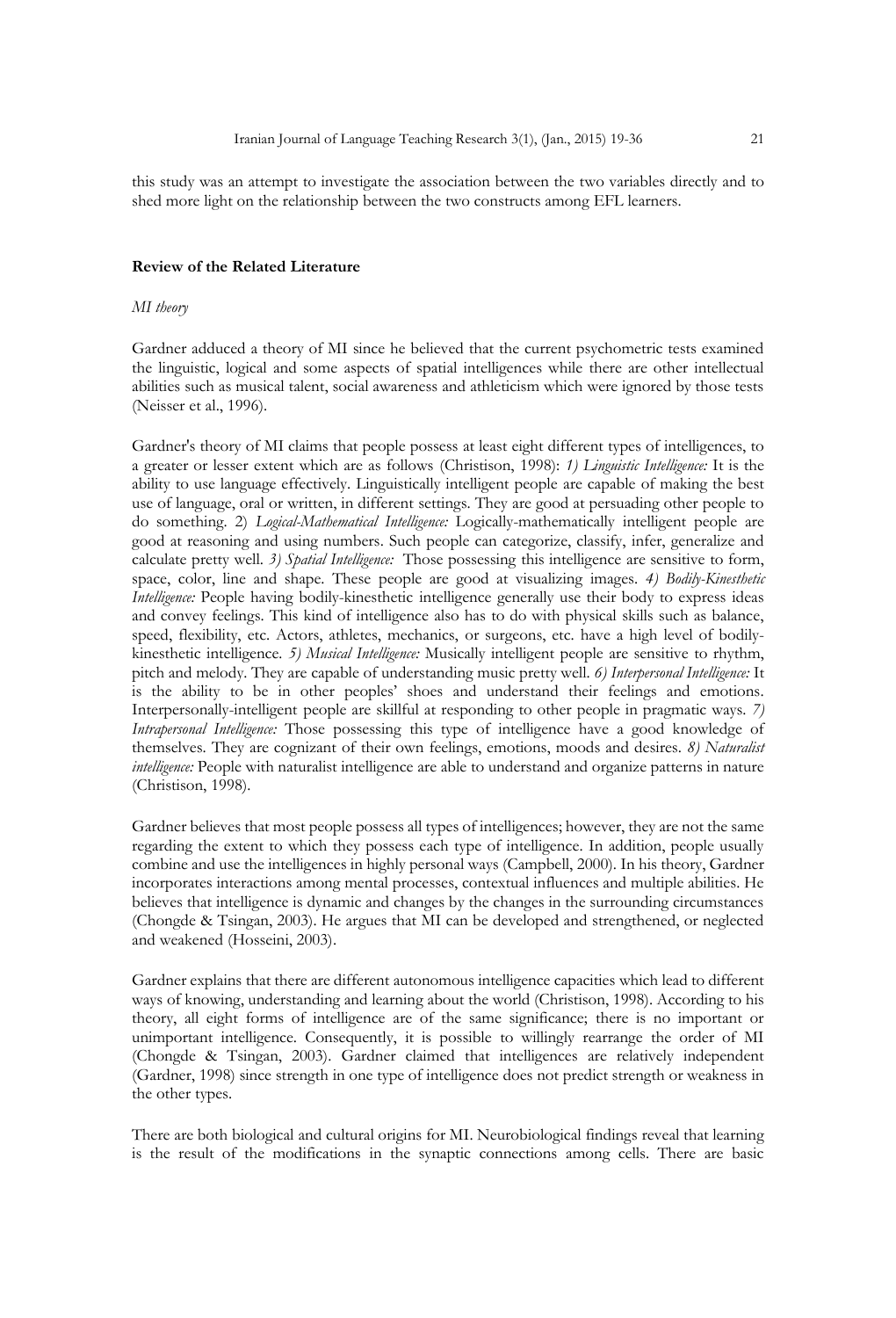components to each type of learning. These components are found in special sections of the brain where corresponding changes take place. Therefore, the different types of learning bring about synaptic connections in different areas of the brain. For instance, when the Broca's area is damaged, it leads to the loss in linguistic intelligence; in simpler terms, it is inability to use proper syntax while one is verbally communicating. However, this damage does not affect the patient's understanding of correct grammar and word usage. Gardner argues that culture, in addition to biology, has immense contribution in the development of the intelligences. Each community regards special types of intelligences as valuable and the hierarchy of value system is not the same in all societies. When a particular type of ability or skill is valued in one culture, this provides the incentive to become skilled in that area. What it entails is that special types of intelligences may be developed in the people of a particular culture while the same intelligences might not be as developed in the people of other cultures (Brualdi, 1996)

# *Self-efficacy*

According to Bandura (1977), self-efficacy is the personal judgments of one's capabilities to organize and implement courses of action to acquire specified objectives. Efficacy beliefs differ on several dimensions. They are different in *magnitude*; that is, when tasks are ordered according to their level of difficulty, the efficacy expectations of different people may be restricted to the simpler tasks, extend to moderately more difficult ones, or incorporate even the most demanding performances. *Generality* is the other dimension on which efficacy expectations differ. Some experiences bring about restricted mastery expectations while others lead to a more generalized sense of efficacy that extends beyond that particular context. Furthermore, efficacy expectancies are different in terms of *strength*. Weak expectations vanish by disconfirming experiences while strong expectations of mastery do not easily disappear despite disconfirming experiences (Bandura, 1977).

What determines how people behave is often the beliefs they have regarding their capabilities rather than what they are actually capable of doing, for these self-efficacy perceptions determine what people do with the knowledge and skills they possess. That's why the way people behave is sometimes disjointed from their actual capabilities and why their behaviors vary greatly even when they enjoy similar knowledge and capabilities. Many gifted individuals suffer from frequent (and sometimes debilitating) bouts of self-doubt regarding their capabilities just as many individuals enjoy over-confidence about what they are able to accomplish in spite of possessing a modest repertoire of skills. Beliefs and realities rarely perfectly match; consequently, accomplishments are better predicted by people's self-efficacy beliefs than by their previous accomplishments, knowledge or skills. Nonetheless, confidence or self-appreciation alone cannot lead to success when requisite skills and knowledge are missing (Pajares, 2002a).

With respect to educational contexts, educators have long believed that students' expectations about their academic capabilities have a decisive role in their achievements (Zimmerman, 2000). The difficulties students report in their basic academic skills are usually related to their beliefs that they are not able to read, write, handle numbers or think well – that they are not able to learn, even if these things are not objectively true. In other words, many students experience difficulty in school not because they are not able to perform successfully but because they are incapable of believing in their capabilities – they have learned to find themselves incapable of coping with academic work or to find out that the work is not relevant to their perceptual world (Pajares, 2002b). In contrast, those who feel self-efficacious about learning or performing a task participate eagerly, try harder,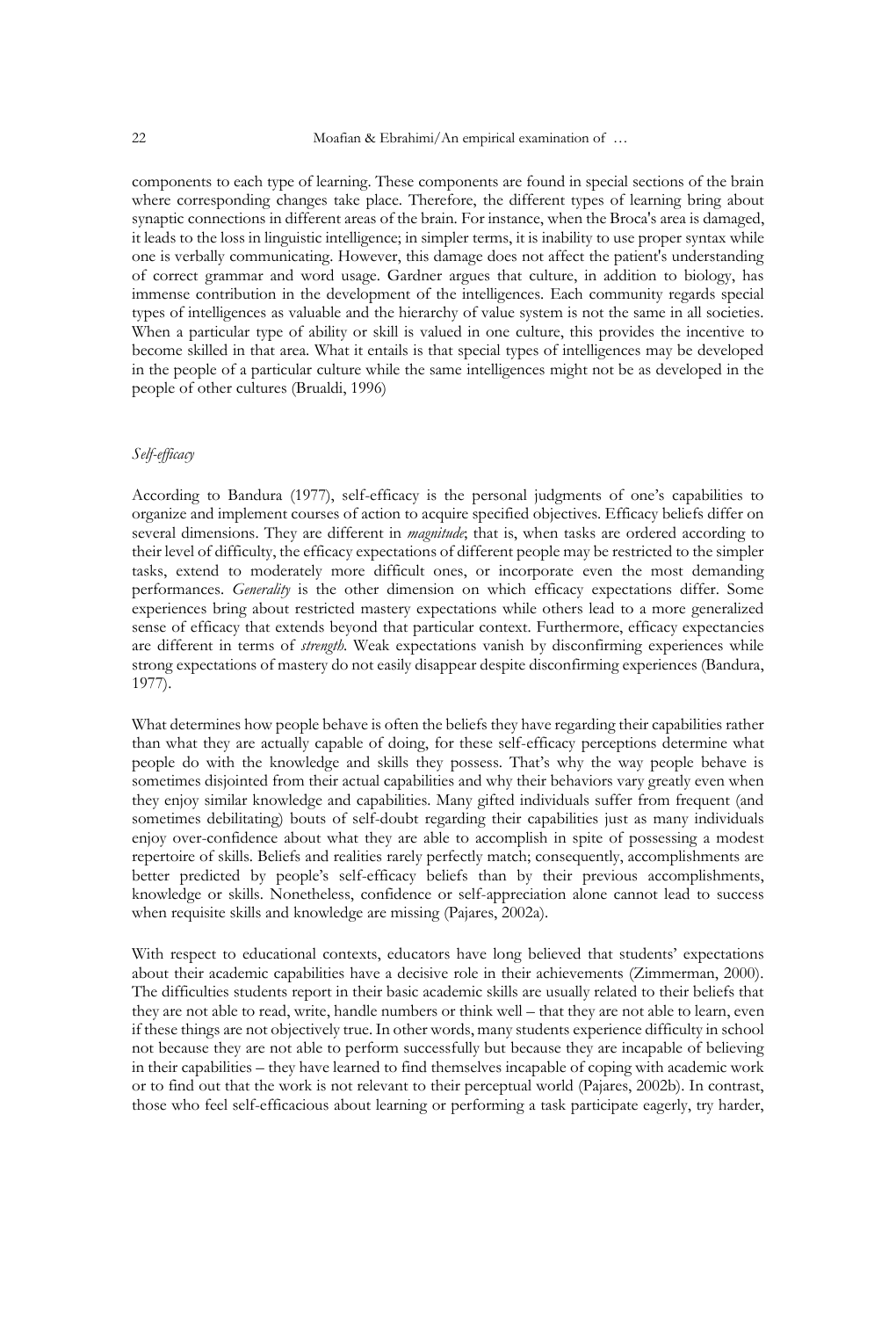persist in the face of difficulties and experience greater achievements (Schunk & Meece, 2005).

The information required to appraise self-efficacy is obtained from four primary sources: actual performance, vicarious experiences, forms of persuasion, and physiological reactions. The performances of the students are the most dependable guides for assessing their self-efficacy; In general, success raises and failure declines self-efficacy. However, an occasional failure after a series of successes is improbable to have much negative influence. Knowledge of others' performances through social comparisons is the other source of acquiring self-efficacy information. Similar others are the best source for comparison. When a student observes that his peers can learn a task, he begins to believe that he can also learn it. However, such vicarious information is generally less effective than actual performance due to the fact that vicariously-induced self-efficacy can be easily negated by subsequent failures. Verbal encouragement such as persuasive information from others (e.g., "You can do it") can raise self-efficacy, but its effect will be fleeting if the following performance is different. Self-efficacy information can also be obtained by physiological indicators such as heart rate or feelings of anxiety. These symptoms signal that the student lacks skills; on the other hand, when learners undergo fewer emotional symptoms they feel more self-efficacious (Schunk & Meece, 2005).

#### *Previous studies on the relationship between MI and self-efficacy*

Plenty of studies have been conducted on MI (e.g., Al-Balhan, 2006; Anderson, 1998; Haley, 2001; Palmberg, 2002) and on self-efficacy (e.g., Caprara et al., 2006; Coladarci, 1992; Moafian & Ghanizadeh, 2011; Wong, 2005); yet, research on the relationship between the two is quite meager. The few studies conducted on this area are as follows:

Beichner (2001) investigated the association between students' academic self-efficacy and teachers' MI instructional approach. She studied the differences in self-efficacy between groups of students whose teachers applied strategies that corresponded to the students' dominant intelligences and those whose teachers did not adapt their teaching styles to the students' intelligences. She found that students who were in classrooms in which the teachers applied two of their three dominant MI reported significantly higher self-efficacy than that of the other two groups. Chan (2003) studied the relationship between MI and perceived self-efficacy beliefs among 96 Chinese secondary school teachers in Hong Kong. The results divulged that interpersonal intelligence was the significant predictor of their self-efficacy in assisting others. The effect of MI self-assessment intervention on adolescents' career decision self-efficacy was studied by Reginald (2007). There were 71 middle school adolescents who were assigned into experimental and control groups. The experimental group received the MI-based intervention; however, no intervention was applied on the control group. Final results suggested no significant difference between the control and experimental groups on the posttest of Career Decision Self-Efficacy Scale. In a study on 23 teachers and teacher assistants during a 6-week period, Christi (2009) investigated the effect of using MI teacher training on the self-efficacy of teachers. It was found that applying MI teacher training had a statistically significant impact on teacher self-efficacy.

As far as exploring the relationship between MI and self-efficacy beliefs in language learning is concerned, to the researchers' best knowledge, the only conducted research is the one carried out by Shore (2001). Shore investigated the relationship between MI and self-efficacy among university students who were studying English at the intermediate and advanced levels. She found highly significant positive correlations between reading self-efficacy and mathematical-logical and interpersonal intelligences. Moreover, she reported positive correlations between writing selfefficacy and interpersonal, body-kinesthetic and linguistic intelligences. Speaking self-efficacy was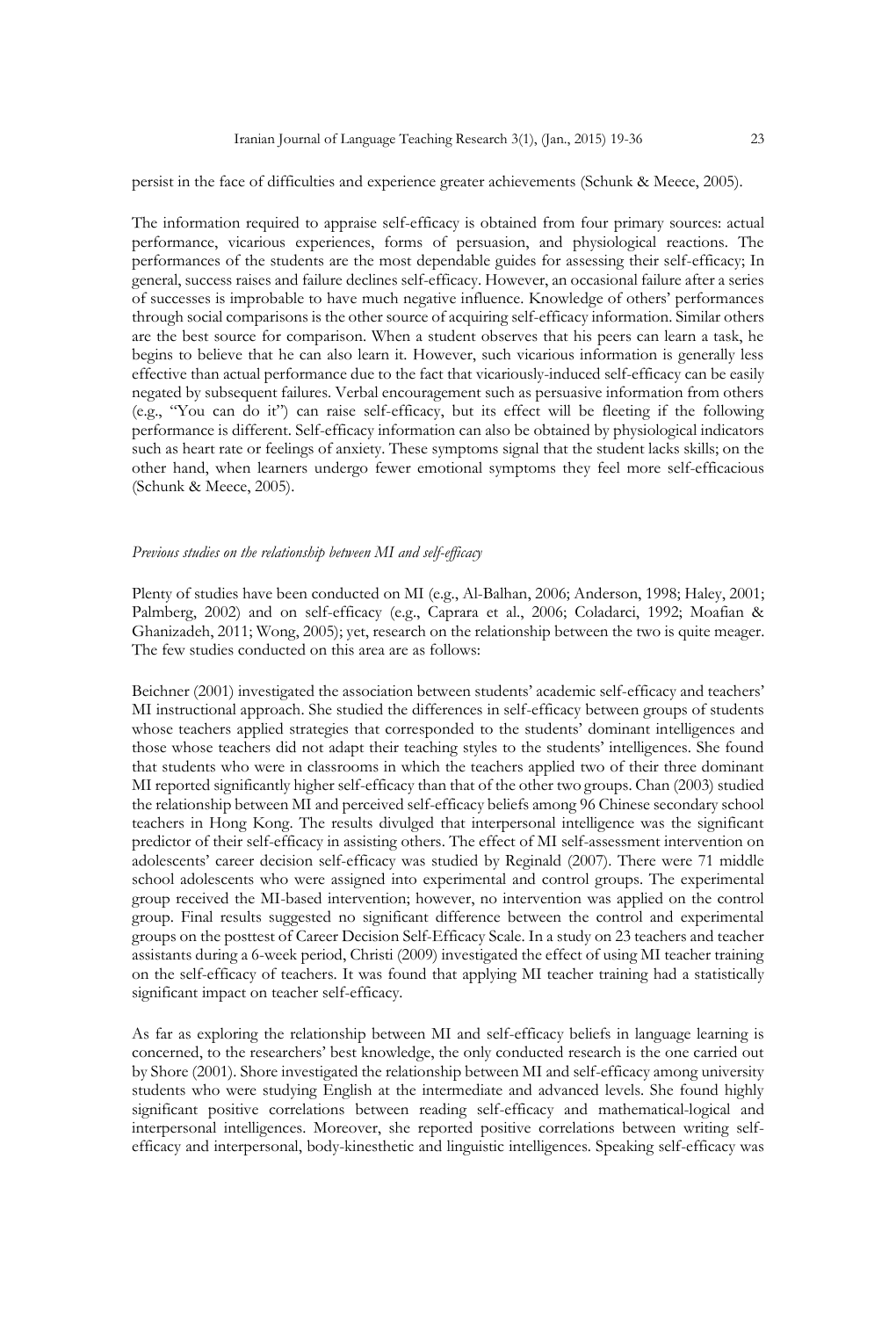also found to be positively correlated with interpersonal and visual-spatial intelligences. The paucity of research into the possible association between EFL learners' MI and efficacy beliefs provides the necessary incentive for further investigations to explore such a relationship. Consequently, the current study, the same as Shore's (2001) research, was an attempt to examine the relationship between MI and efficacy expectations in language learning. However, it differs from shore's study with respect to the sample's educational background, the type of employed questionnaire and the numbers of considered skills. Shore conducted her study on university students from a variety of disciplines and educational backgrounds who were learning English at intermediate and advanced levels. In the current study, all participants were junior and senior TEFL students (i.e., they were majoring in 'Teaching English as a Foreign Language'). Hence, the study was more narrowed down and the possible influence of major was controlled. To assess the learners' efficacy expectations, Shore employed Mikulecky's (1996) efficacy questionnaire which includes 25 items. In the present study, to evaluate the students' self-efficacy, "Learners' Self- Efficacy Survey", developed by Gahungu (2009), was utilized, which includes 40 items. It is natural that the more the number of the questions which are included in a questionnaire, the more reliable data and information can be elicited (Ritter, 1995). Concerning skills, Mikulecky (1996)'s questionnaire has only focused on three skills – speaking, writing and reading – but in Gahungu's questionnaire, all four language skills have been considered. Additionally, in Gahungu's scale, there are some questions regarding language components (i.e., grammar, vocabulary and pronunciation). In other words, "Learners' Self- Efficacy Survey" has paid attention to all language skills and components and assesses students' efficacy beliefs about them. Consequently, Gahungu's questionnaire is more comprehensive. Nevertheless, it is worth noting that Shore (2001) did her best in conducting her research; however, the reason why she did not use the more comprehensive questionnaire was the fact that Gahungu's questionnaire was developed some years later. Therefore, the current research complements Shore's study and paves the way for more constructive research in this realm. To fulfill the aim of the study, the following research question was raised:

What is the relationship between Iranian TEFL university students' MI and their sense of self-efficacy beliefs?

### **Method**

# **Participants**

The participants of the study consisted of 108 junior and senior students who were majoring in TEFL at Islamic Azad University. There were 86 females and 21 males; one participant did not specify his/her gender. Their age varied from 20 to 31 ( $M = 23.25$ ,  $SD = 2.29$ ); three participants did not specify their ages.

#### **Instruments**

#### *MIDAS questionnaire*

To measure the students' MI, Multiple Intelligence Developmental Assessment Scales (MIDAS) questionnaire was used. It consists of one hundred and nineteen questions about eight intelligences which are mentioned in Gardner's MI theory. In this questionnaire, the number of questions for each intelligence is as follows: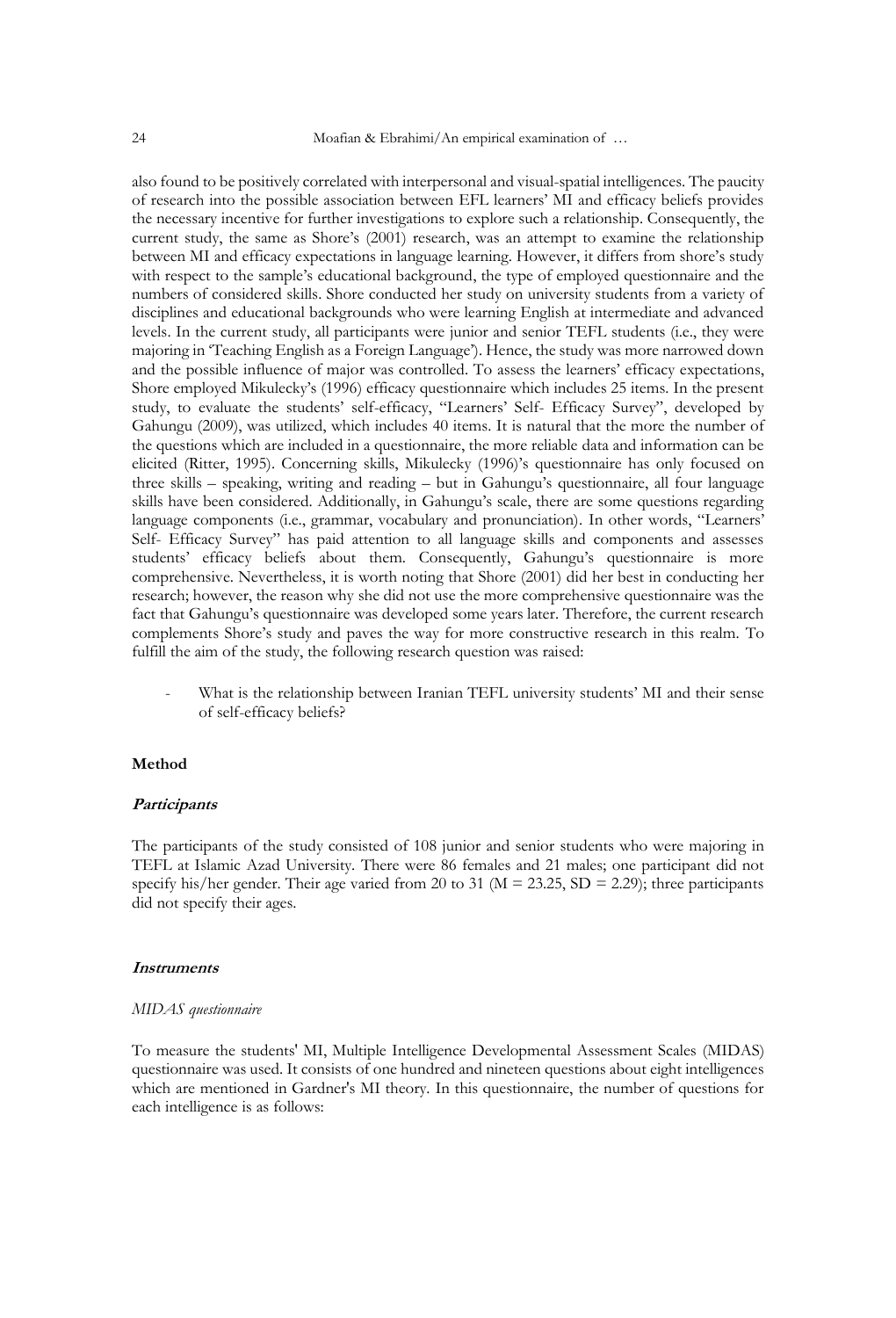#### Table 1

*The Number of Questions of Each Intelligence*

|                                  | Musical | Kinesthetic | Mathematical | Spatial | Linguistic | Interpersonal | Intrapersonal | Naturalist |
|----------------------------------|---------|-------------|--------------|---------|------------|---------------|---------------|------------|
| The<br>number<br>of<br>questions | 14      | 13          | 17           | 15      | 20         | 18            | $\Omega$      | 13         |

The results of factor analysis revealed that the questionnaire measured eight hypothetical constructs (Shearer, 1996; cited in Hosseini, 2003). Five studies examined the internal consistency of the items within each scale. The overall alpha coefficients for all subscales ranged from 0.78 to 0.89. Kinesthetic was the only scale where the reliability was slightly below the desired level of 0.80 (Shearer, 1996; cited in Hosseini, 2003).

In this study, to measure the learners' MI, the researchers employed the translated version of the questionnaire. The questionnaire was translated by Hosseini (2003) from English into Persian. In order to investigate whether the Persian MIDAS was able to distinguish eight distinct constructs as described by MI theory, she applied the Principle Axis Factoring analysis on the translated version. The results of factor analysis showed that the translated version was also able to distinguish the eight hypothetical constructs. Moreover, Hosseini (2003) examined the reliability of the Persian MIDAS through K-R21 formula. The results revealed that the reliability for all subscales varied from 0.63 to 0.92 with the minimum for interpersonal and the maximum for the intrapersonal intelligence subscales. In her study, the total reliability of the translated questionnaire was 0.81 which was a desired level of reliability.

In the current study, the total reliability of the questionnaire was 0.97 which was very high and satisfactory and the reliability of the questionnaire for each intelligence, calculated via Cronbach's Alpha, turned out to be as follows:

| The iscumming of Laws intengence |         |             |              |         |            |               |               |            |
|----------------------------------|---------|-------------|--------------|---------|------------|---------------|---------------|------------|
|                                  | Musical | Kinesthetic | Mathematical | Spatial | Linguistic | Interpersonal | Intrapersonal | Naturalist |
| Alpha                            | .85     | .72         | .75          | .86     | .92        | .89           | .84           | .86        |

*The Reliability of Each Intelligence*

Table 2

*Learners' self- Efficacy survey*

To assess the EFL learners' self-efficacy, "Learners' Self-Efficacy Survey" was employed. This questionnaire was designed and standardized by Gahungu (2009). As Gahungu stated, the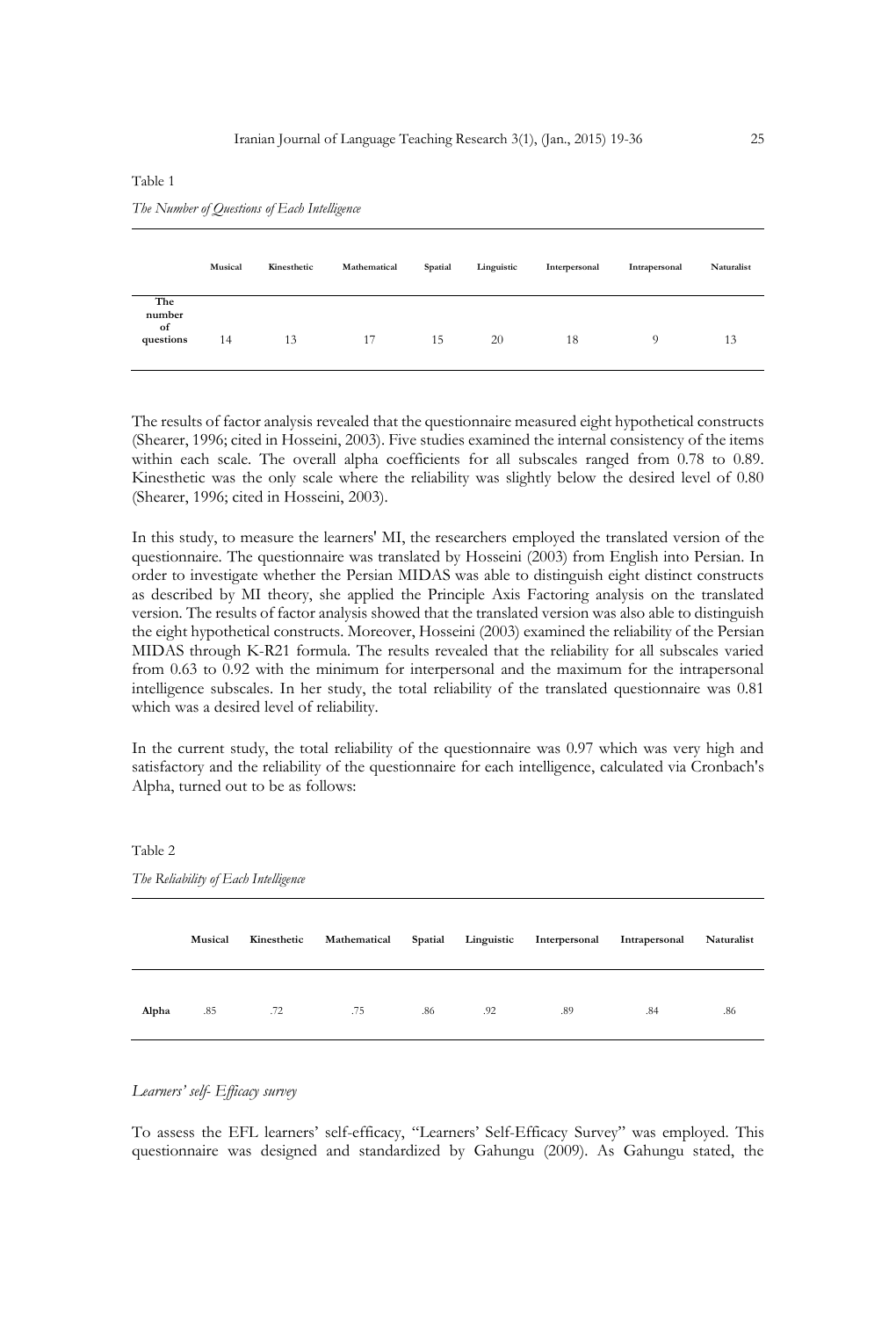questionnaire operationalizes the self-efficacy construct via scores obtained on 40 items ranging from never to always. To estimate the reliability of the "Self-Efficacy Survey", the Kurder-Richardson 21 reliability was computed and the result was .97. In this study, the total reliability of the questionnaire, calculated via Cronbach' alpha, was found to be 0.96 which was high and satisfactory.

# **Data collection**

To conduct the study, the participating TEFL university students were asked to fill out the MIDAS questionnaire and the "Learners' Sense of Efficacy Survey". About 23 students completed the questionnaires in the class and delivered them to the researchers and the rest took the questionnaires home, filled them in and returned them to the researchers in the following sessions. Out of almost 280 distributed questionnaires (140 efficacy questionnaires & 140 MIDAS questionnaires) which were distributed, 216 (108 efficacy questionnaires & 108 MIDAS questionnaires) were returned. Concerning ethical procedures, passive consent – involving "not opting out or not objecting to the study" (Dörnyei, 2007, p. 70) – was considered. To ensure the reliability of the data, the purpose of completing the questionnaires was explained to the participants and it was guaranteed that their data would be confidential. The participants' questionnaires were coded numerically and the confidentiality and anonymity considerations were observed.

#### **Data analysis**

To analyze the data, in the first step, descriptive statistics were employed. To determine the relationship between students' MI and efficacy, a Pearson Product-Moment correlation was run. To find out which types of intelligences might have more predictive power in predicting the learners' efficacy, a step-wise regression analysis was conducted.

## **Results**

In order to analyze the relevant data in this experiment, the Statistical Package for Social Sciences (SPSS), version 18, was employed. The level of significance was set at 0.05. Table 3 summarizes the descriptive statistics of the two instruments - MIDAS and Self-Efficacy Questionnaires utilized in this study.

*Table 3*

|                    | N   | Minimum | Maximum | Mean    | <b>Std. Deviation</b> |
|--------------------|-----|---------|---------|---------|-----------------------|
| Self-Efficacy      | 108 | 34.00   | 151.00  | 95.5463 | 24.82213              |
| Music              | 108 | 7.00    | 93.00   | 40.7315 | 16.06389              |
| <b>Kinesthetic</b> | 108 | 16.00   | 89.00   | 45.0185 | 16.68901              |
| Math               | 108 | 15.00   | 83.00   | 46.7222 | 13.01748              |
| Spatial            | 108 | 11.00   | 92.00   | 46.5093 | 16.52667              |
| Linguistic         | 108 | 13.00   | 93.00   | 54.3889 | 19.72751              |
| Interpersonal      | 108 | 9.00    | 95.00   | 57.3148 | 19.99329              |
| Intrapersonal      | 108 | 15.00   | 93.00   | 51.6667 | 15.61272              |
| Naturalist         | 108 | 2.00    | 89.00   | 41.3981 | 17.38188              |

*Descriptive Statistics of MIDAS and Self-efficacy*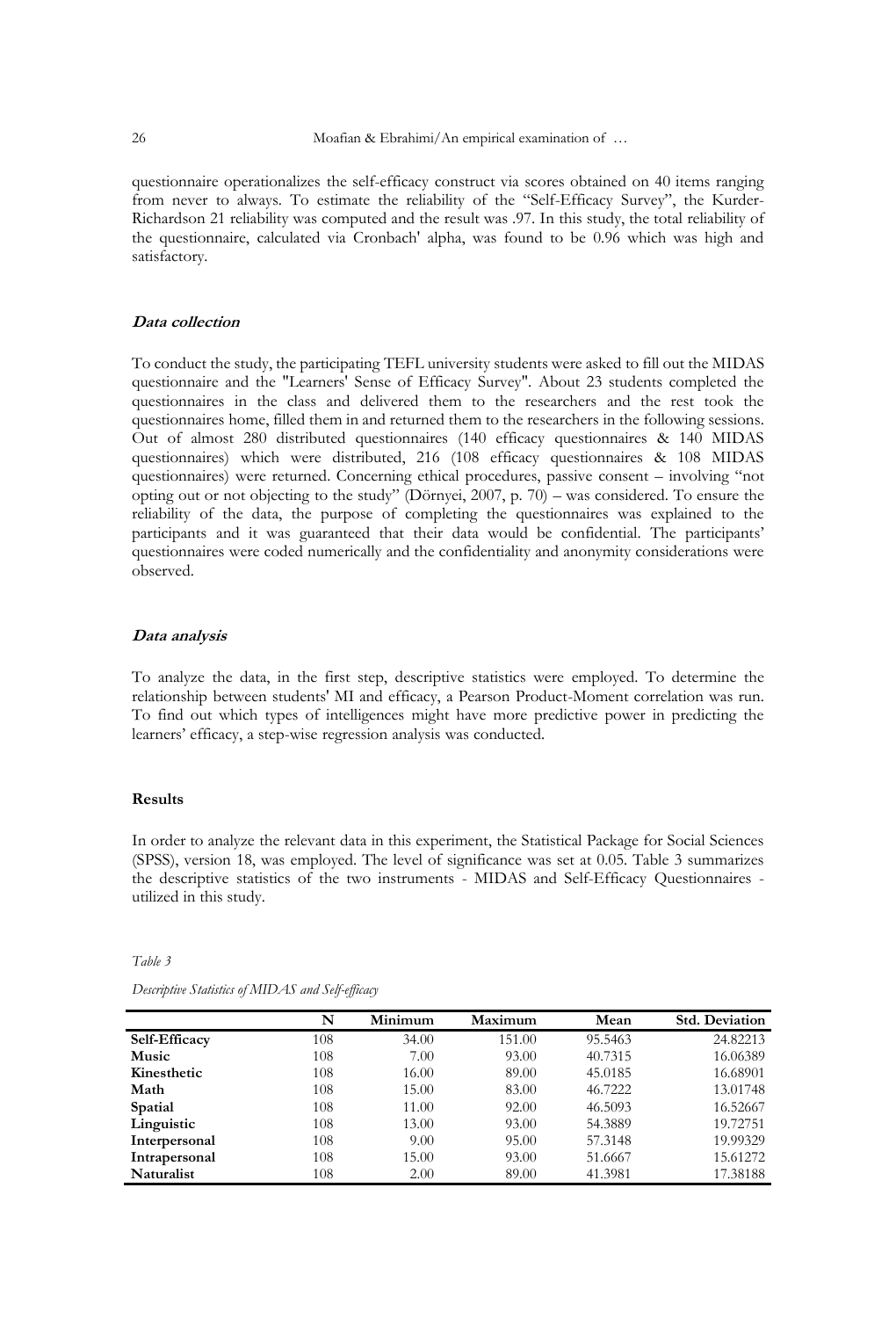To investigate the correlation between the students' self-efficacy and MI, a Pearson Product-Moment correlation was applied. The results indicated a strong positive correlation between the students' self-efficacy and linguistic ( $r = 0.557$ ,  $p < .05$ ) and intrapersonal ( $r = 0.544$ ,  $p < .05$ ) intelligences and also a moderate positive relationship between the students' self-efficacy and their mathematical ( $r = 0.213$ ,  $p < .05$ ), spatial ( $r = 0.332$ ,  $p < .05$ ) and interpersonal ( $r = 0.479$ ,  $p < .05$ ) intelligences (see Table 4).

Table 4

| Sig. |               | Self-efficacy |
|------|---------------|---------------|
| .024 | Music         | .217          |
| .062 | Kinesthetic   | .180          |
| .027 | Math          | $.213*$       |
| .000 | Spatial       | $.332*$       |
| .000 | Linguistic    | $.557*$       |
| .000 | Interpersonal | .479*         |
| .000 | Intrapersonal | .544*         |
| .737 | Naturalist    | .033          |

*The Results of Correlation between Teachers' Self-efficacy and MI* 

\*. Correlation is significant at the 0.05 level (2-tailed).

To investigate which intelligences of MI might have more predictive power in predicting the students' self-efficacy and how other intelligences contribute to the model, a stepwise regression analysis was run. The following table is the ANOVA table of regression. The quantities of F-values and the magnitudes of the respective p-values  $(p<0.05)$  indicated that the considered models were significant (see Table 5).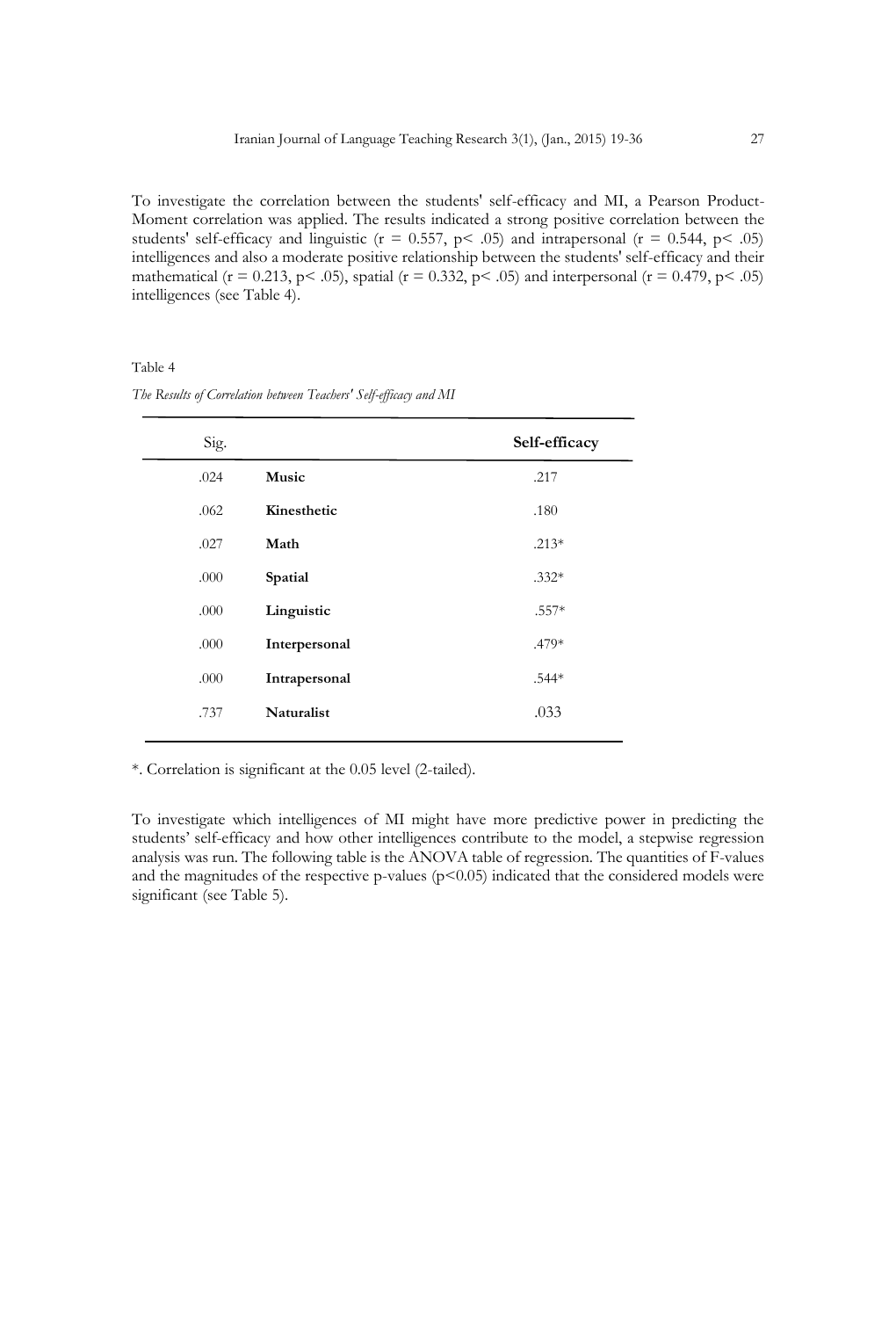| Model        |            | Sum of Squares | df  | Mean Square | F      | Sig.              |
|--------------|------------|----------------|-----|-------------|--------|-------------------|
| $\mathbf{1}$ | Regression | 20485.542      |     | 20485.542   | 47.786 | .000a             |
|              | Residual   | 45441.227      | 106 | 428.691     |        |                   |
|              | Total      | 65926.769      | 107 |             |        |                   |
| 2            | Regression | 22125.976      | 2   | 11062.988   | 26.520 | .000 <sub>b</sub> |
|              | Residual   | 43800.792      | 105 | 417.150     |        |                   |
|              | Total      | 65926.769      | 107 |             |        |                   |
| 3            | Regression | 24139.463      | 3   | 8046.488    | 20.026 | .000c             |
|              | Residual   | 41787.305      | 104 | 401.801     |        |                   |
|              | Total      | 65926.769      | 107 |             |        |                   |

# Table 5

| The ANOVA Table of Regression |  |
|-------------------------------|--|
|                               |  |

a. Predictors: (Constant), Linguistic

b. Predictors: (Constant), Linguistic, Intrapersonal

c. Predictors: (Constant), Linguistic, Intrapersonal, Math

d. Dependent Variable: Efficacy

As Table 6 displays, among the different intelligences of MI, only three (i.e., linguistic, intrapersonal and mathematical) were found to be good predictors of the dependent variable (self-efficacy). Among the three, linguistic and intrapersonal intelligences were the positive predictors, whereas mathematical intelligence was the negative predictor of the students' self-efficacy beliefs.

#### Table 6

*The Results of Regression Analysis for Teachers' MI and Self-Efficacy*

| Model          |               |                                    |            | Standardized |          |      |
|----------------|---------------|------------------------------------|------------|--------------|----------|------|
|                |               | <b>Unstandardized Coefficients</b> |            | Coefficients |          |      |
|                |               | B                                  | Std. Error | Beta         |          | Sig. |
| $\mathbf{1}$   | (Constant)    | 57.398                             | 5.867      |              | 9.783    | .000 |
|                | linguistic    | .701                               | .101       | .557         | 6.913    | .000 |
| 2              | (Constant)    | 50.215                             | 6.828      |              | 7.355    | .000 |
|                | Linguistic    | .426                               | .171       | .339         | 2.488    | .014 |
|                | Intrapersonal | .429                               | .216       | .270         | 1.983    | .050 |
| $\overline{3}$ | (Constant)    | 58.578                             | 7.672      |              | 7.635    | .000 |
|                | Linguistic    | .306                               | .176       | .243         | 1.733    | .086 |
|                | Intrapersonal | .832                               | .278       | .523         | 2.989    | .003 |
|                | Math          | $-485$                             | .217       | $-.254$      | $-2.239$ | .027 |

a. Dependent Variable: Self-Efficacy

Table 7 illustrates the model summary statistics. The results revealed that the model containing the three intelligences of linguistic, intrapersonal and mathematical could predict 34 percent of the students' self-efficacy. The R value was 0.605 which indicated the correlation coefficient between the students' self-efficacy and the three intelligences. Additionally, it showed the effect size of the analysis which was a large magnitude (Larson-Hall, 2010). Its square value was 0.366 and its adjusted square was 0.348. It showed that about 34% of the variation in the students' self-efficacy could be explained by taking their linguistic, intrapersonal and mathematical intelligences into account. Based on the quantity of the adjusted R square (Larson-Hall, 2010), it can be inferred that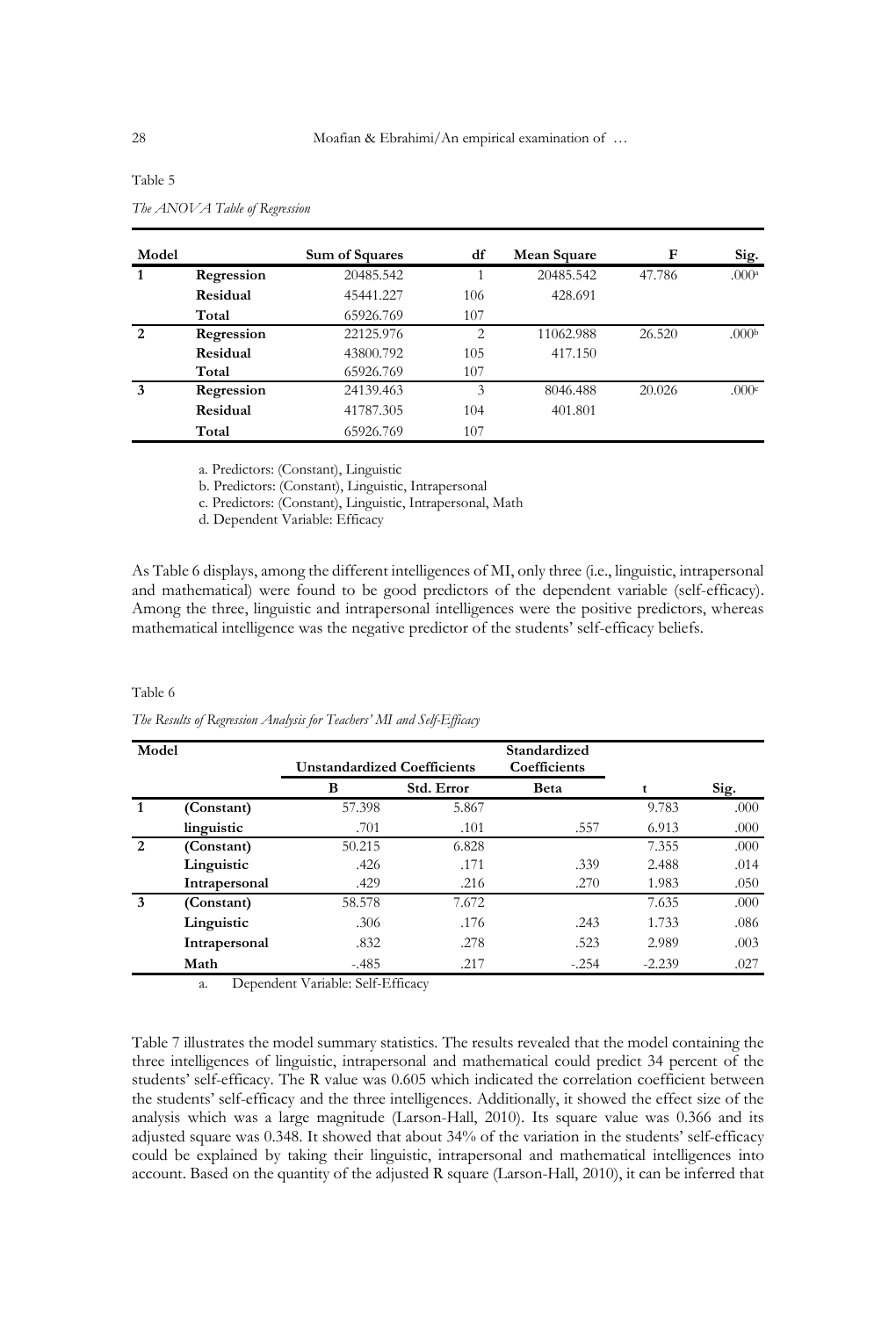the three intelligences of linguistic, intrapersonal and mathematical could justify the variance of the students' efficacy expectations to a large extent (see Table 7).

#### Table 7

*R Square Table for Linguistic, Intrapersonal and Math Intelligences as the Predictors of Teachers' Self-Efficacy*

|       |       |          |                          | Std. Error of the |
|-------|-------|----------|--------------------------|-------------------|
| Model |       | R Square | <b>Adjusted R Square</b> | Estimate          |
|       | .557a | .311     | .304                     | 20.70485          |
|       | .579b | .336     | .323                     | 20.42426          |
|       | .605c | .366     | .348                     | 20.04497          |

a. Predictors: (Constant), linguistic

b. Predictors: (Constant), linguistic, intrapersonal

c. Predictors: (Constant), linguistic, intrapersonal, math

#### **Discussion**

The current study sought to explore the association between MI and self-efficacy beliefs among TEFL students. The results suggested that there were strong positive associations between the students' efficacy expectations and their linguistic and intrapersonal intelligences. It was also found that linguistic and intrapersonal intelligences were the positive predictors, whereas mathematical intelligence was the negative predictor of the students' self-efficacy beliefs.

Regarding linguistic intelligence, the finding of the study is compatible with Shore's (2001) study in which he found a strong positive correlation between EFL learners' linguistic intelligence and their writing self-efficacy. Linguistic intelligence, as the term implies, refers to the capability to make use of words successfully, whether orally or in writing. It incorporates "the ability to manipulate the syntax or structure of language, the phonology of sounds of language, the semantics or meanings of language, and the pragmatic dimensions or practical uses of language" (Armstrong, 2009, p. 6). Rhetoric, mnemonics, explanation, and metalanguage are examples of such uses of language (Armstrong, 2009). Consequently, it was expected that linguistic intelligence would be found as a positive predictor of language learning efficacy. Mahdavy (2008) argues that linguistic intelligence is required at all stages of processing from sound perception to syntactic parsing and semantic analysis. Accordingly, it appears that the experience of success (mastery experience) is the major source that nurtures the efficacy beliefs of learners with high levels of linguistic intelligence. TEFL students with higher levels of linguistic intelligence seem to be able to express themselves more confidently and to perform far better than those with lower levels of linguistic intelligence since this type of intelligence is directly connected with their field of study. In other words, it is more probable that highly linguistically intelligent students excel their classmates in both oral and written uses of language. This fact per se leads to their superior performance and higher scores; consequently, what it entails is their higher efficacy beliefs because, as Schunk and Meece (2005) argued, the prime source of enhancing efficacy beliefs is the experience of success. The existing empirical research also substantiates this claim. The previous studies indicated that there was a positive relationship between learners' linguistic intelligence and their vocabulary knowledge (Skourdi & Rahimi, 2010), successful writing (Marvi, 2008; Yeganehfar, 2005), speaking (Marvi, 2008) and listening (Marvi, 2008; Mahdavy, 2008) skills.

The second positive predictor of students' efficacy expectations was found to be intrapersonal intelligence. Intrapersonal intelligence is defined as self-knowledge and the capacity to perform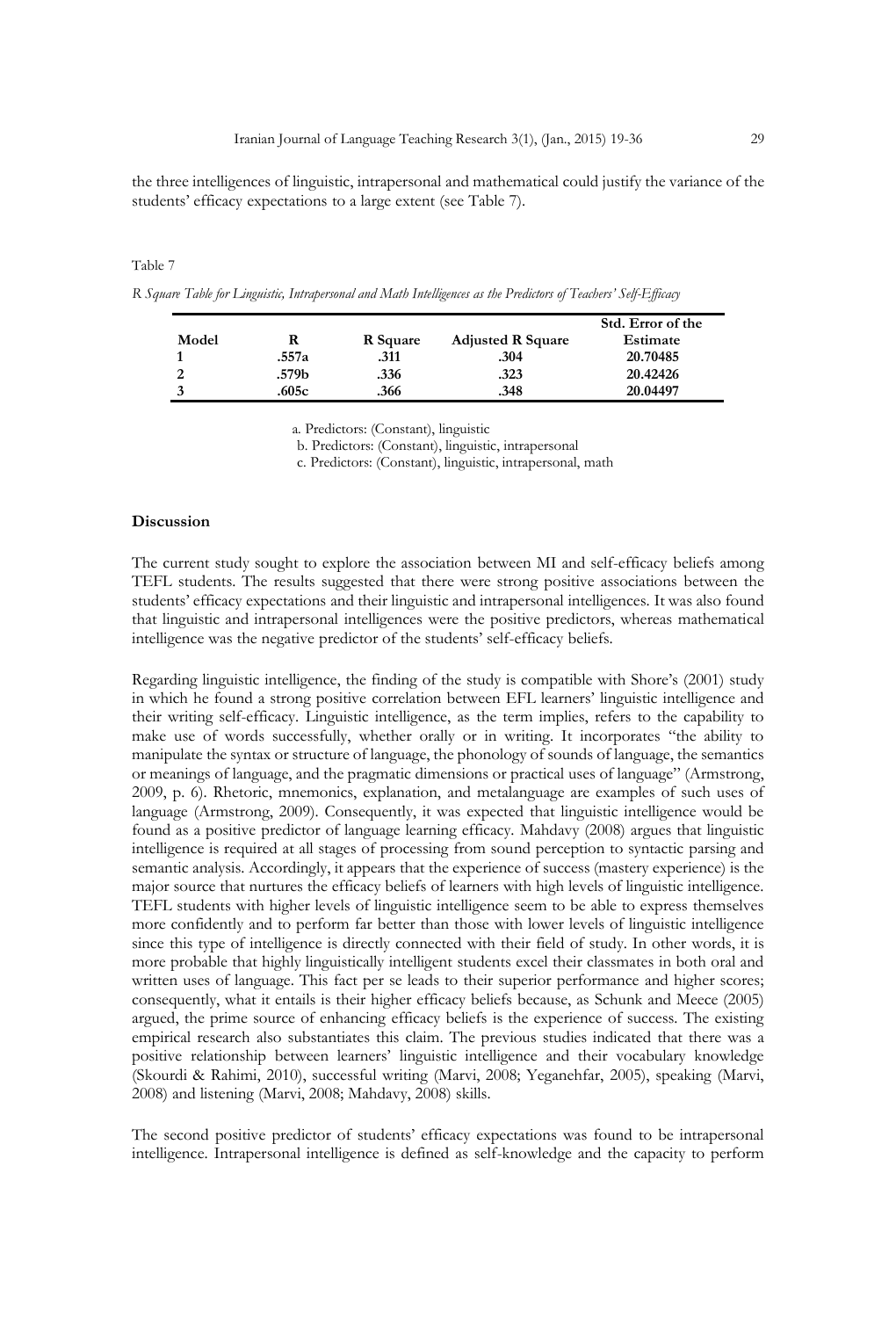adaptively based on that knowledge. It involves the capacity for self-discipline, self-understanding and self-esteem and also having an accurate image of one's potencies and weaknesses, as well as understanding of internal moods, wishes, temperaments, aims, and incentives (Armstrong, 2009). Self-efficacy is subjective evaluations of one's abilities to systematize and carry out courses of action to achieve specified objectives. When the two definitions are compared, it is divulged that the essence of the two constructs is almost similar; both derive from individuals' cognition toward themselves, that is, a kind of knowledge and understanding that people possess concerning their capabilities and shortcomings.

Moreover, intrapersonal intelligence can contribute to effective second language learning from affective dimension. According to humanistic psychology, learning includes both the physical and affective aspects of an individual, as well as the cognitive (Arnold & Fonseca, 2004). Similarly, there is a strong neurobiological proof for the crucial role of affect in learning. Schumann (1994, p. 232; cited in Arnold & Fonseca, 2004) argues that "brain stem, limbic and frontolimbic areas, which comprise the stimulus appraisal system, emotionally modulate cognition such that, in brain, emotion and cognition are distinguishable but inseparable. Therefore, from a neural perspective, affect is an integral part of cognition". A great many affective variables, including self-esteem, inhibition and anxiety, which play an important role in second language mastery, are dimensions of intrapersonal intelligence. A fully fledged intrapersonal intelligence empowers one to understand individual potencies and limitations, and to distinguish how they are challenged by second language learning (Smith, 2001).

Intrapersonally intelligent TEFL students are well aware of their capabilities and loopholes and can manage their emotions quite well. They know how to cope with their emotions such as fear, anxiety, feelings of alienation, developing a second identity and acculturation which are common problems for language learners since, as Armstrong (2009) mentioned, intrapersonal intelligence is selfknowledge and the capacity to take action adaptively according to that knowledge. Consequently, these learners appear to have a much better performance compared to their counterparts who are not intrapersonally as intelligent. Pervious empirical studies also corroborate this issue. It has been found that intrapersonally intelligent learners are more successful in writing (Marvi, 2008), speaking, reading and listening (Yeganehfar, 2005) skills. This superior performance contributes to their higher scores and this, in turn, brings about higher self-efficacy beliefs.

Regarding mathematical intelligence, it is noteworthy that language learning is a constant problem solving process. Learners continually encounter novel inputs and information which they ought to comprehend, digest and anchor to their existing schema in a way that they have optimal learning and recall. In so doing, making analogies, reasoning, finding patterns and connections in diverse concepts and inferencing are sine quo non aspects of learning, and these factors are all subsumed under mathematical-logical intelligence. Students possessing high mathematical-logical intelligence enjoy the power of discovering logical associations among ideas in the classroom; finding such a relationship assists them in remembering how to learn. It backs the idea that this intelligence can result in higher self-efficacy (Shore, 2001). Quite contrary to the expectation, it was found that mathematical-logical intelligence was the negative predictor of students' efficacy expectations in language learning. Contemplating the possible justifications for coming up with such a finding, the researcher adduced the following factors: In the context where the study was carried out, the majority of students majoring in foreign language courses are the ones whose discipline at high school has been humanities. In fact, these students are those for whom mathematics has been the Achilles' heel and who are not that good at mathematical-logical intelligence. Hence, augmenting students' sense of competence through their weak areas does not seem logical; when situation challenges their weakness (i.e., their mathematical intelligence), this might backfire on their judgments of their capabilities, subsequently, declining their efficacy beliefs. Moreover, delving beneath the content of efficacy questionnaire administered in the present study, the researcher speculated that the second reason as to why mathematical intelligence is the negative predictor can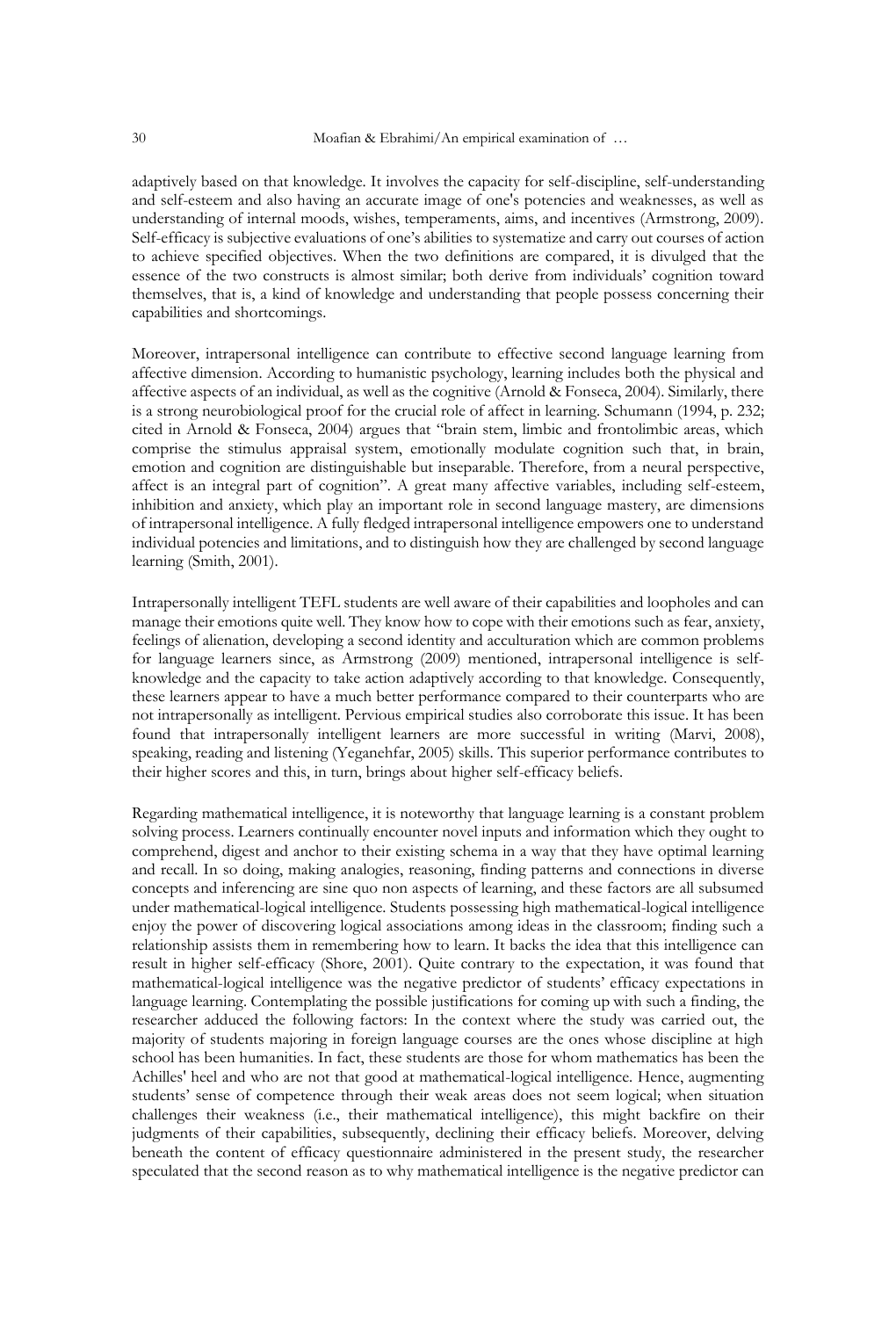be due to the fact that, in the "Learners' Self- Efficacy Survey", there are not as many items related to mathematical intelligence as there are related to linguistic and intrapersonal intelligences and even the items connected with mathematical intelligence are not directly associated with it. This can also plausibly justify this finding of the study.

# **Conclusion**

As the findings of the study revealed, linguistic and intrapersonal intelligences were positively related to the TEFL students' self-efficacy beliefs whereas mathematical intelligence turned out to be the negative predictor of the students' efficacy expectations. Based on the decisive role that efficacy beliefs play in students' achievement and creating a dynamic and constructive learning environment (Pajares, 2002b; Schunk & Meece, 2005; Wong, 2005; Zimmerman, 2000), augmenting linguistic and intrapersonal intelligences as the positive predictors of TEFL students' efficacy expectations can be of great help in boosting students' self-efficacy beliefs. Accordingly, the findings of the study convey some implications for university teachers, material and curriculum developers and language testers.

TEFL university teachers are advised to help their students get a direct and clear picture of their capabilities and talents since, via gaining a better knowledge of themselves, students are able to develop their intrapersonal intelligence; this, in turn, enables them to better evaluate themselves and their own capabilities, and connect and cope with their environment more efficiently. In so doing, exploiting activities such as independent student work, personal journal keeping, reflective learning (Saricaoglu & Arikan, 2009) and reaction paper writing (Green, 1999; cited in Shore, 2001) can be useful to a great extent. Enhancing students' linguistic intelligence should be the other concern of TEFL university teachers. To this end, they can use activities such as brainstorming, debating, journal keeping, discussing, giving lectures, reading to the class, storytelling and writing activities (Armstrong, 2009).

The implications of the present study for TEFL curriculum developers are numerous. They are recommended to design the university curriculum in a way that aids TEFL students develop higher levels of linguistic and intrapersonal intelligences gradually. This might look difficult to achieve at first look; however, by long-term planning it is possible because, according to MI theory, peoples' intelligences are not resistant to change, and practice in a particular domain can increase a particular type of intelligence. Therefore, methodical and long-term planning on the educators and curriculum developers' part can be of invaluable help in aiding TEFL students develop their linguistic and intrapersonal intelligences. This will entail the call for the assistance of psychologists and experts in psychology in designing the TEFL curriculum since it is not only the content that matters any longer but what seems necessary besides content matter is the type of the exercises and activities that are created in order to help learners grow higher levels of linguistic and intrapersonal intelligences.

While preparing instructional materials for TEFL students, material developers are recommended to include language learning tasks such as "self-talk or reading activities where students develop their attitudes towards a problem" (Robles, 2002; cited in Arnold & Fonseca, 2004, p. 129), individualized projects (Saricaoglu & Arikan, 2009), word games, and writing exercises (Armstrong, 2009) in textbooks and instructional materials in order to develop intrapersonal and linguistic intelligences.

Finally, the implication for language testers is a serious one. The strong relationship between linguistic and intrapersonal intelligences and self-efficacy beliefs is a harbinger of a peril in language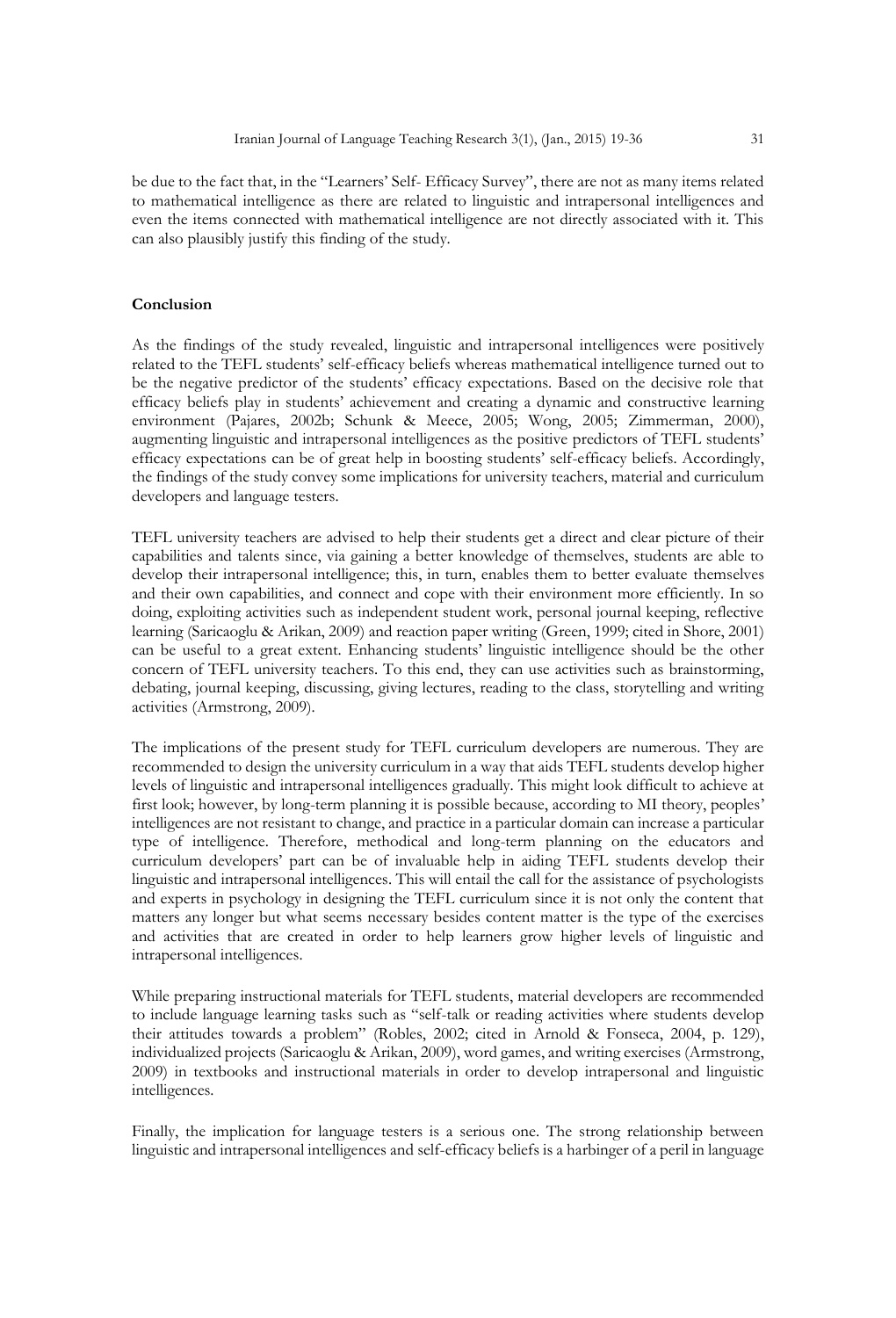testing. Sometimes, two TEFL students with the same level of knowledge at a particular area perform differently and consequently get different scores. According to the results of the current study, TEFL students with higher levels of linguistic and intrapersonal intelligences were the ones who were more efficacious in language learning. As Pajares (2002a) argued, self-efficacy perceptions determine what people do with their knowledge and skills and that is why people's behaviors vary greatly even when they possess similar knowledge and abilities. Therefore, the difference between the performances of two TEFL students with the same level of knowledge may be due to their differences in linguistic and intrapersonal intelligences and, ultimately, their efficacy expectations. Hence, language testers are advised to interpret students' scores with enough caution since the TEFL students who perform less successfully may not be necessarily less knowledgeable than the better performing students.

Nevertheless, the current study suffered from some limitations. The present study was presumably the first attempt to investigate the association between TEFL university students' MI and selfefficacy. Moreover, it was not feasible to give a proficiency test to the students and determine their exact level of proficiency; only the students' academic year was considered. Therefore, it is recommended that the study be replicated considering students' proficiency level besides their major and grade at university. Additionally, due to lack of an instrument measuring the achievement in any MI directly and practically, the present researchers employed MIDAS which is a self-report and paper-and-pencil assessment which relies heavily on participants' honesty and this is a drawback of the current research. Although the negative impact of the subjects' dishonesty and subjectivity was controlled by the facts that (a) the researchers explained the purpose of completing the questionnaires and (b) their questionnaires were coded numerically and they were asked not to write a name on their questionnaires; in case of the existence of a tool assessing MI directly and practically, it is recommended that the study be replicated. Finally, since this study was conducted on university students, a similar study is recommended to be carried out on students at school and language institute contexts to examine whether the context and level of education can influence the association between MI and self-efficacy among students.

#### **References**

- Al-Balhan, E. A. (2006). Multiple intelligence styles in relation to improved academic performance in Kuwaiti middle school reading. *Digest of Middle East Studies*, *15*(1), 18-34
- Anderson, V. B. (1998). Using multiple intelligences to improve retention in foreign language vocabulary study. Unpublished master's thesis, Saint Xavier University, Chicago, Illinois. Retrieved November, 2013, from http://eric.ed.gov/?id=ED424745.
- Armstrong, T. (2009). *Multiple intelligences in the classroom*. Alexandria, VA: ASCD.
- Arnold, J., & Fonseca, M. C. (2004). Multiple intelligence theory and foreign language learning: A brain-based perspective. *International Journal of English Studies, 4*(1), 119-136.
- Beichner, R. A. (2011). *The relationship between students' academic self-efficacy and teachers' multiple intelligences instructional practices.* Unpublished Ph.D. dissertation, Walden University, Minnesota, United States.
- Bandura, A. (1977). Self-efficacy: Toward a unified theory of behavioral change. *Psychological Review, 84*, 191-215.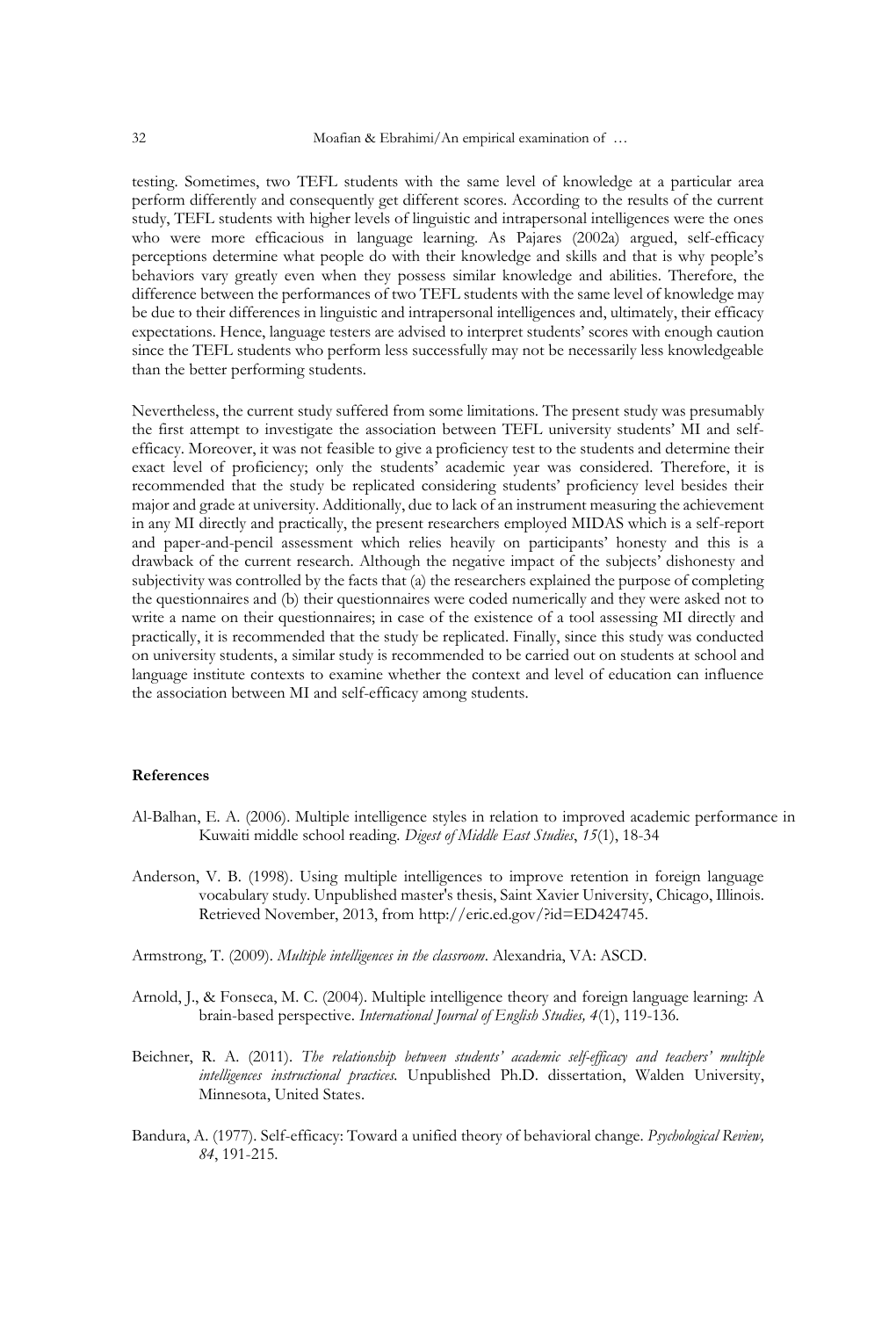- Brualdi, A. C. (1996). Intelligences: Gardner's theory. Retrieved November, 2013, from http://eric.ed.gov/?id=ED410226.
- Caprara, G, V., Barbaranelli, C., Steca, P., & Malone, P. S. (2006). Teachers' self-efficacy beliefs as determinants of job satisfaction and students' academic achievement: A study at the school level. *Journal of School Psychology, 44*, 473-490.
- Campbell, L. M. (2000). *The unspoken dialogue: Beliefs about intelligence, students, and instruction held by a sample of teachers familiar with the theory of multiple intelligences*. Unpublished Ph.D. dissertation, The Fielding Institute, United States.
- Chan, D. W. (2003). Multiple intelligences and perceived self-efficacy among Chinese secondary school teachers in Hong Kong. *Educational Psychology, 23*(5), 521-533.
- Chongde, L., & Tsingan, L. (2003). Multiple intelligence and the structure of thinking. *Theory & Psychology*, *13*(6), 829-845.
- Christi, S. S. (2009). *Measuring self-efficacy of teachers using multiple intelligences teacher training.* Unpublished Ph.D. dissertation, Capella University, Minnesota, United States.
- Christison, M. A. (1998). Applying multiple intelligences theory in preservice and inservice TEFL education programs. *Forum, 36*(2), Retrieved May, 2007, fromhttp://exchanges.state.gov/forum/vols/vol36/no2/p2.htm.
- Christison, M., & Kennedy, D. (1999). Multiple intelligences: Theory and practice in adult ESL. ERIC/AE Digest Series ED441350.
- Coladarci, T. (1992). Teachers' sense of efficacy and commitment to teaching. *The Journal of Experimental Education, 60*(4), 323-337.
- Diaz, L., & Heining-Boynton, A. L. (1995). Multiple intelligences, multiculturalism, and the teaching of culture. *International Journal of Educational Research, 23*(7), 607-617.
- Dörnyei, Z. (2007). *Research Methods in Applied Linguistics*. Oxford: Oxford University Press.
- Gahungu, O. (2009). *Strategy use, self-efficacy, and language ability: Their relationship*. Germany: Lambert Academic Publishing.
- Gardner, H. (1993). *Multiple intelligences: The theory in practice*. New York: Basic Books.
- Gardner, H. (1998). A reply to Perry D. Klein's "Multiplying the problems of intelligence by eight". *Canadian Journal of Education*, *23*(1), 96-102.
- Green, F. (1999). Brain and learning research: Implications for meeting the needs of diverse learners. *Education, 119*(4), 682-687.
- Haley, M. H. (2001). Understanding learner-centered instruction from the perspective of multiple intelligences. *Foreign Language Annals, 34*(4), 355-67.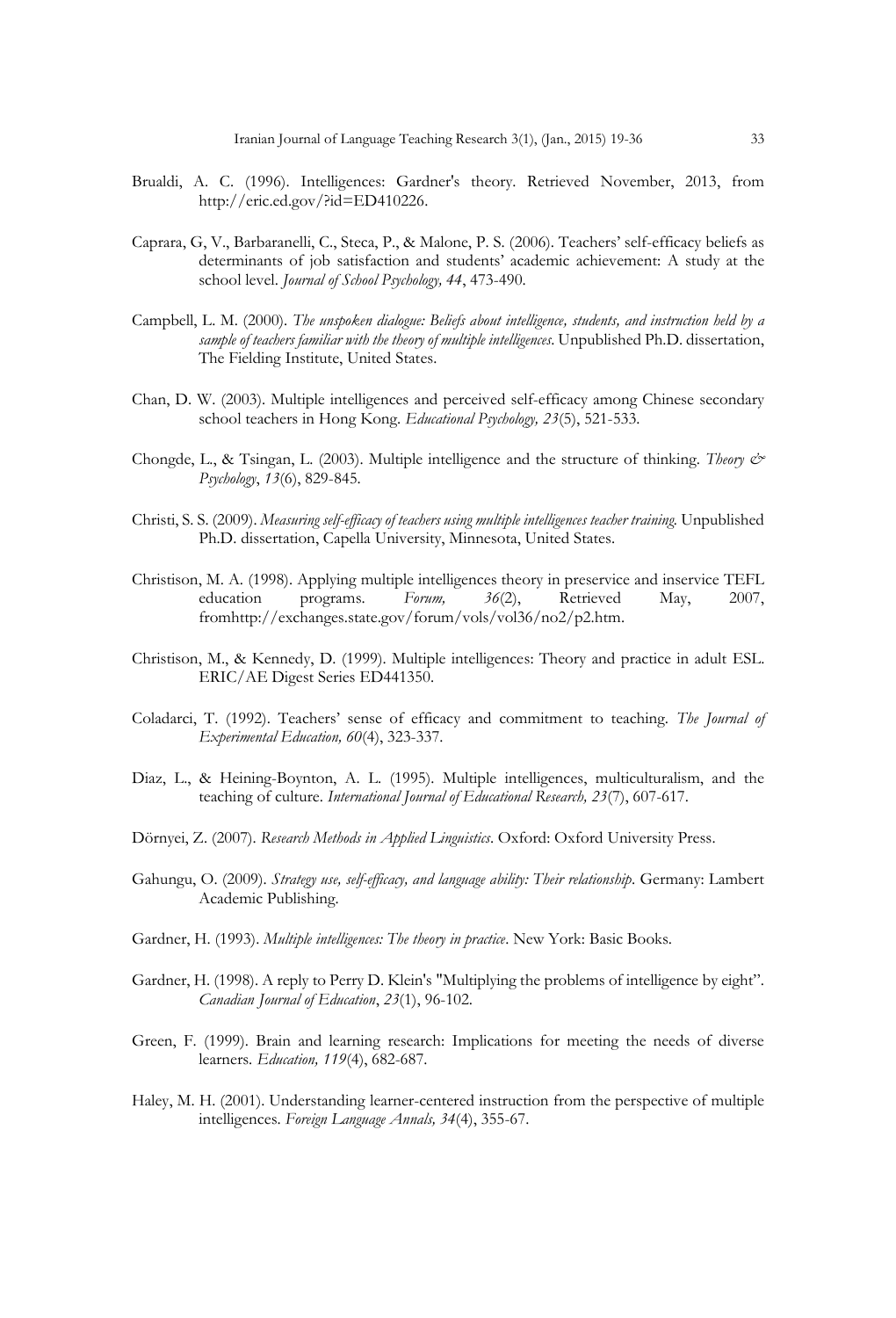- Hosseini, C. (2003). *The relationship between Iranian EFL students' multiple intelligences and their use of language learning strategies.* Unpublished master's thesis, Tarbiat Modarres University, Tehran, Iran.
- Larson-Hall, J. (2010). *A guide to doing statistics in second language research using SPSS*. New York and London: Routledge.
- MacLeod, M. V. (2002). *Teachers' perceptions and practices of Howard Gardner's theory ofmultiple intelligences.* Unpublished master's thesis, Mount Saint Vincent University, Ottawa, Canada.
- Mahdavy, B. (2008). The role of multiple intelligences in listening proficiency: A comparison of TOEFL and IELTS listening test from an MI perspective. *Asian EFL Journal, 10*(3), 109- 126.
- Marvi, B. (2008). *The relationship between Iranian EFL learners' MI, their English language skills and academic achievement*. Unpublished master's thesis, Ferdowsi University, Mashhad, Iran.
- Mikulecky, L. (1996). Adult and ESL literacy learning self-efficacy questionnaire. Bloomington, IN: Adult, Career, and Educational Report.
- Moafian, F., & Ghanizadeh, A. (2011). A correlational analysis of EFL university students' critical thinking and self-efficacy. *The Journal of Teaching Language Skills, 3*(1), 119-149.
- Neisser, U., Boodoo, G., Bouchard, T. J., Boykin, A. W., Brody, N., Ceci, S. J., Halpern, D. F., Loehlin, J. C., Perloff, R., Sternberg, R. J., & Urbina, S. (1996). Intelligence: Knowns and unknowns. *American Psychologist*, *51*, 77-101.
- Pajares, F. (2002a). Overview of social cognitive theory and self-efficacy. Retrieved July, 2013, from http://www.uky.edu/~eushe2/Pajares/eff.html.
- Pajares, F. (2002b). Self-efficacy beliefs in academic contexts: An outline. Retrieved July, 2013, from http://www.uky.edu/~eushe2/Pajares/efftalk.html.
- Palmberg, R. (2002). Catering for multiple intelligences- a foreign lesson plan involving occupations. Retrieved May, 2007, from http://www.eltnewsletter.com/back/January2002/art852002.htm.
- Rabbani, F. (2006). *The relationship between MI and reading comprehension among Iranian intermediate EFL learners*. Unpublished master's thesis, Islamic Azad University of Tehran, Tehran, Iran.
- Reginald, T. (2007). *The effects of a multiple intelligence self-assessment intervention on adolescents' career decision self-efficacy.* Unpublished Ph.D. dissertation, Walden University, Minnesota, United States.
- Richards, J. C., & Rodgers, T. S. (2001). *Approaches and methods in language teaching* (2nd ed). Cambridge: Cambridge University Press.
- Ritter, S. H. (1995). *Assessment of Preschool Children*. New York: Eric Digest.
- Robles, A. (2002). La inteligencia emocional en el aula de inglés. In M.C. Fonseca (Ed), *Inteligencias múltiples, Múltiples formas de enseñar inglés* (pp 157-176). Sevilla: Mergablum.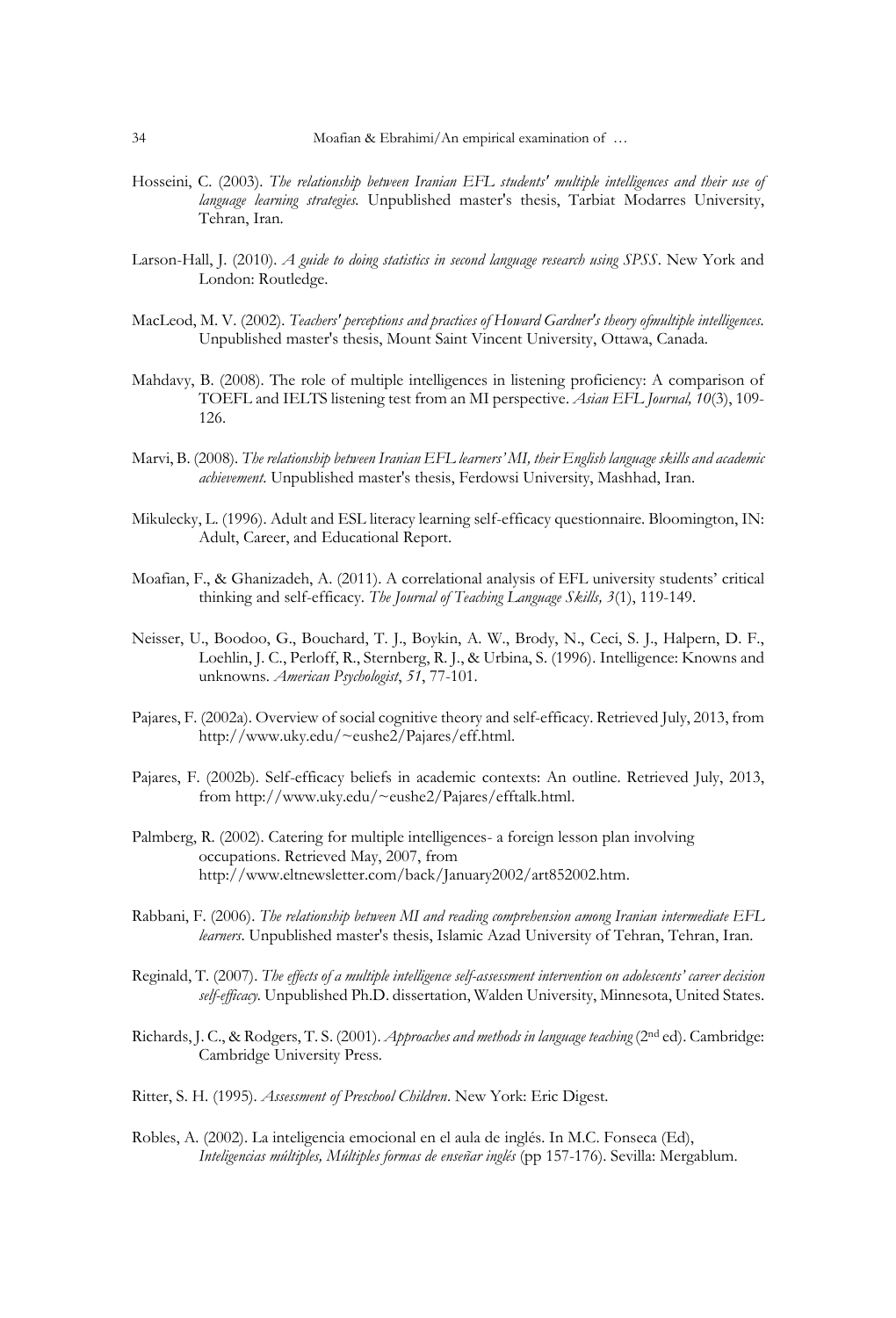- Saeidi, M. (2003). *MI-based focus on form approach in an EFL context*. Unpublished Ph.D. dissertation, Islamic Azad University of Tehran, Tehran, Iran.
- Saricaoglu, A., & Arikan, A. (2009). A study of multiple intelligences, foreign language success and some selected variables. *Journal of Theory and Practice in Education, 5*(2), 110-122.
- Schumann, J. (1994). Where is cognition? *Studies in Second Language Acquisition, 16*, 231-242.
- Schunk, D. H., & Meece, J. L. (2005). Self-efficacy development in Adolescence. In F. Pajares & T. Urdan (Eds.), *Self-efficacy beliefs of adolescents* (pp.71-96). Greenwich, CT: Information age publishing.
- Shearer, B. (1996). *Multiple intelligences developmental assessment scale*. Dayton: Greyden Press.
- Shore, J. R. (2001). *An investigation of multiple intelligences and self-efficacy in the university English as a second language classroom.* Unpublished Ph.D. dissertation, The George Washington University, Minnesota, United States.
- Skourdi, S., & Rahimi, A. (2010). The relationship of emotional intelligence and linguistic intelligence in acquiring vocabulary. *California Linguistic Notes, 35*(1), 1-24.
- Smith, E. (2001). Implications of multiple intelligences theory for second language learning. *Post-Script, 2*(1), 32-52.
- Wilen, W., & Anders. L. (2005). *Differentiating instruction in the teaching Spanish as a foreign language course using multiple intelligence theory*. The 12th International Conference on Learning, The University of Granada, Granada, Spain.
- Wong, M. S. L. (2005). Language learning strategies and language self-efficacy: Investigating the relationship in Malaysia. *ERLC Journal, 36*, 245-271.
- Yeganefar, B. (2005). *Investigating the relationship between proficiency in a foreign language and multiple intelligences*. Unpublished master's thesis, Allame Tabatabayie University, Tehran, Iran.
- Zimmerman, B. J. (2000). Self-efficacy: An essential motive to learn. *Contemporary Educational Psychology, 25*, 82-91.

### **Acknowledgments:**

"The study was financed by Islamic Azad University, Bam Branch, Iran"